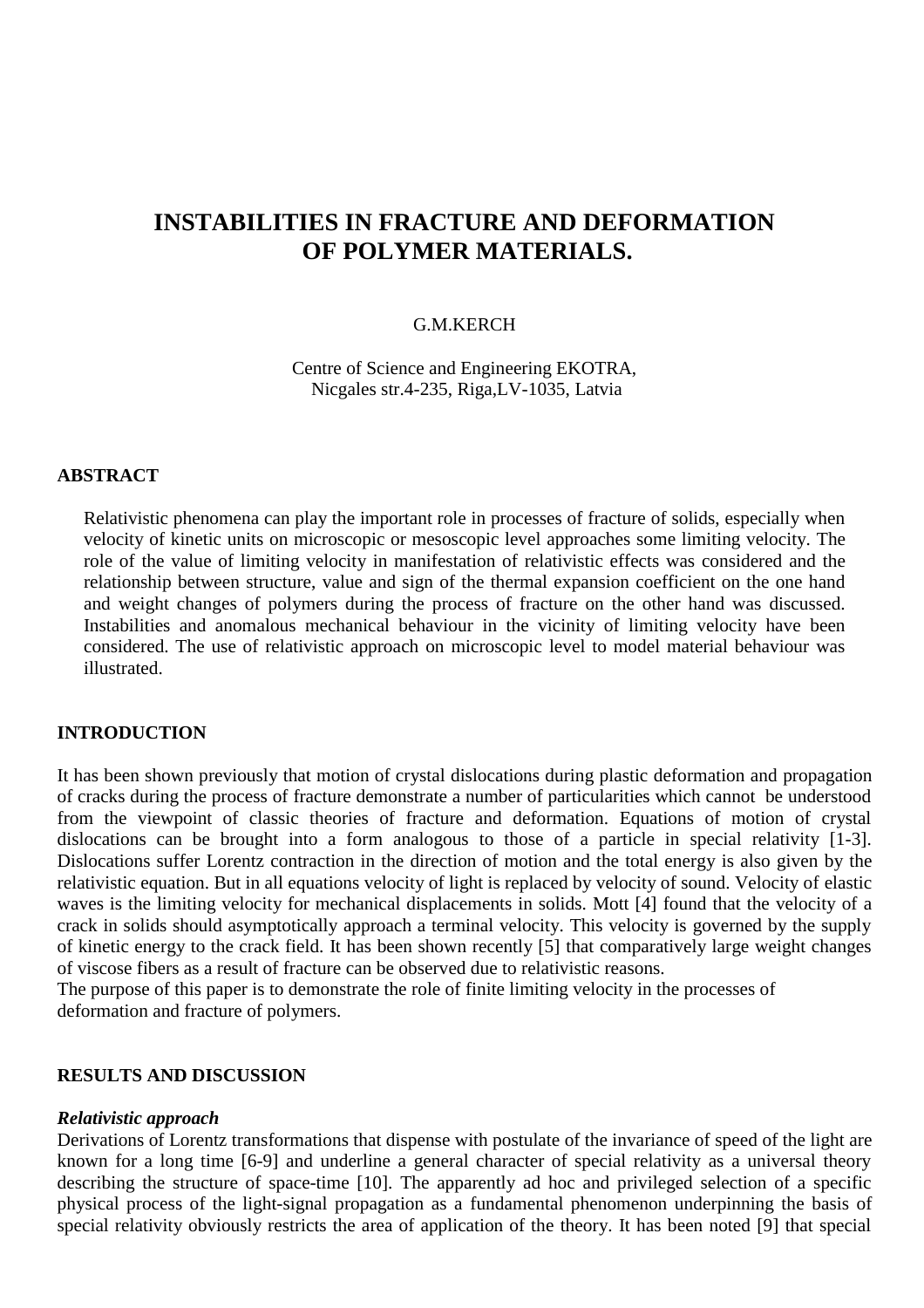relativity rules all classes of natural phenomena, not only electromagnetic interactions, which have no privilege other than a historical one. So, it is a more general approach if the bases of Einsteinian relativity are taken as the special relativity principle and the existence of limiting speed, instead of the relativity principle and some specific experimental observation such as the law of light propagation.

Consequently the acceptance of the relativity principle must necessarily lead to the manifestation of relativistic effects in solids and velocity of elastic waves should be considered as the limiting velocity for mechanical displacements. So the analysis of the motion of kinetic units on microscopic and mesoscopic levels in such systems as solids could give the key to understanding of a number of anomalous from the current point of view phenomena during the processes of deformation and fracture.

The important result discovered by modern physics is that any motion proceeds in Minkowski space-time and it is evident that for mechanical displacements of the elements of solids and fluids (dislocations,segments of macromolecules…) the limiting velocity differs considerably from velocity of electromagnetic waves in vacuum. As a consequence, if one takes into consideration that motion proceeds in Minkowski space-time, where limiting velocity is not as high as velocity of light, the drastic change of mechanical characteristics in the vicinity of critical velocity becomes predictable phenomenon.

### *Experimental evidence*

Kobayashi et al [11] experimentally demonstrated that cracks in amorphous brittle materials always travel at velocities smaller than the Rayleigh wave speed. Relativistic effects have been observed in a number of works [5,12-21] dealing with dynamical fracture. Yoffe [12] showed that stresses in the neighborhood of the crack adopt a universal form near the tip, and this universal singularity contracts in the direction of motion as the cracks approach the speed of sound and that at around 60% of the Rayleigh wave speed a crack should become unstable, since the maximum tensile stress would no longer be directly ahead of the crack, but would instead be off at an angle. Crack tip instabilities have been discussed recently by Marder and Gross[13] and Marder and Fineberg [14]. The energy needed to form a new crack surface increases drastically [15] , the velocity of cracks begins to oscillate [16] and the fracture surface shows periodic structure as the velocity of a crack approaches some characteristic limiting velocity. It has been observed that effective surface energy [17], stress intensity factor [18,19] , dynamic fracture toughness [20,21] also increase sharply as the limiting speed is approached.

# *Weight changes*

If an amount of energy  $\Delta U$  be given to a body, the inertial mass of the body increases by an amount  $\Delta U / \frac{c^2}{C}$ . It was found that inertia is not a fundamental property of matter but a property of energy. In the case if ∆U is internal energy changes of a solid the c should be equal to velocity of sound. So comparatively large changes of the weight of polymers are expected to be observed under the comparatively small changes of internal energy.

Experimentally measured weight changes after fracture of polyethylene and poly(vinyl chloride) samples vary from  $1x10^{-6}$  kg to  $4x10^{-6}$  kg [10]. The value of weight changes is too high to be attributed to the absorption or desorption of gases or to other experimental errors. One can calculate from the internal energy changes  $\Delta U = \Delta mc^2$ , which vary between -0.5 and 2.0 Joules. These values are consistent with experimental data reported by Godovsky.[22] if c is velocity of elastic waves.

It has been shown [23] that negative linear thermal expansion coefficient and evolution of heat under stretching of an oriented polyethylene may be associated with crystalline structure characterized by c-axis orientation of crystallites and positive linear thermal expansion coefficient and absorption of heat under stretching of an oriented polyethylene may be associated with crystalline structure characterized by a-axis orientation of crystallites.

So one can expect positive weight changes as a result of fracture for oriented polymers with negative linear thermal expansion coefficient and weight losses for polymers with positive linear thermal expansion coefficient.

# *Instabilities in deformation and fracture*

It has been shown by Mott that the balance of energy should contain not only the terms relating to available elastic energy and surface tension (with or without the addition due to the plastic work factor) but also that due to the kinetic energy of the material disturbed by the progressing crack. The influence of stress waves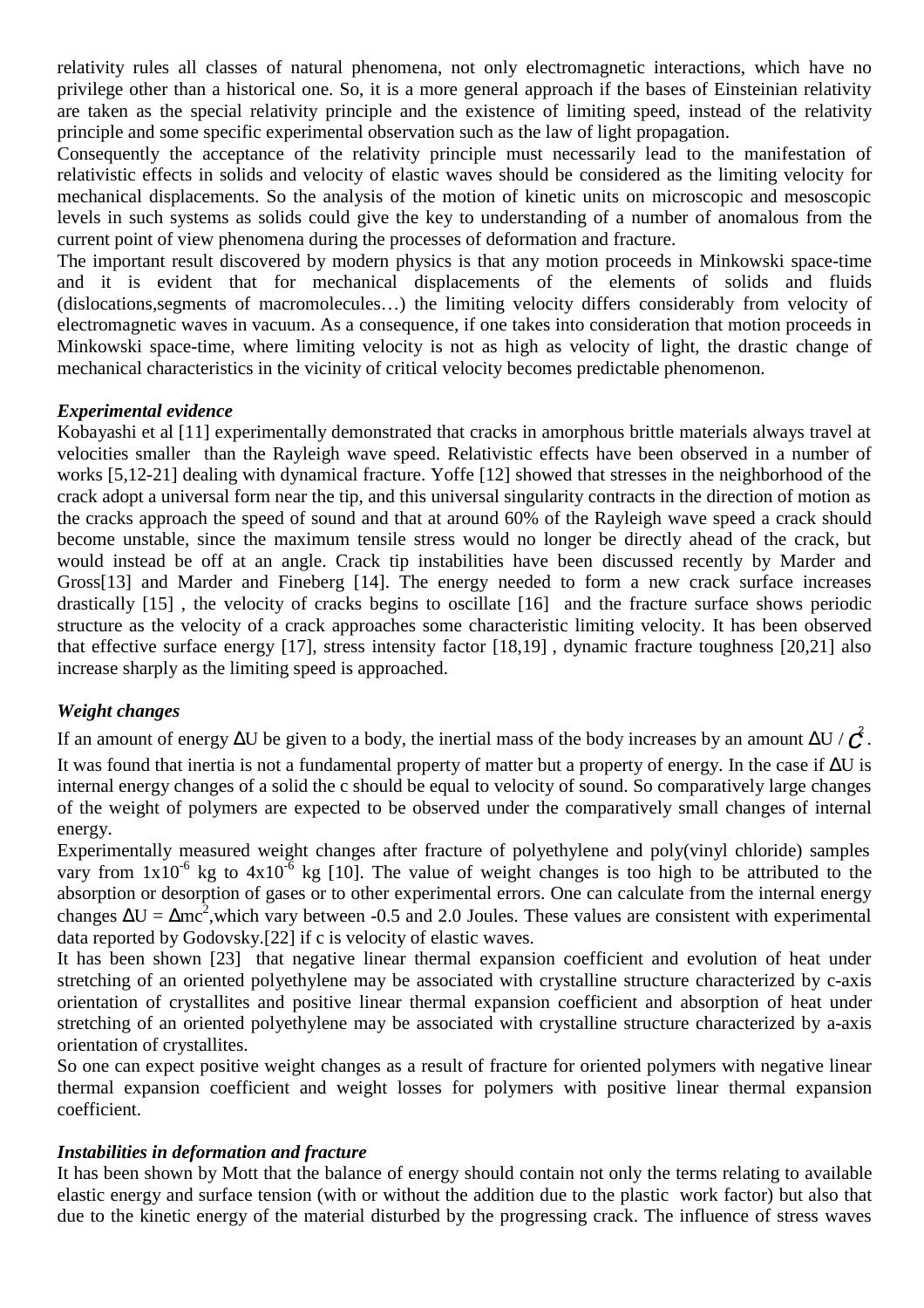appears to be to limit the volume of material to which kinetic energy must be supplied, rather than to modify the stress distribution from the static values about the crack.

As a matter of fact the question in dynamic fracture mechanics why energy consumption should rise abruptly past a critical threshold or why when energy flux to the crack tip exceeded a threshold, the velocity stopped increasing, is formulated inaccurately.

When velocity of kinetic unit V approaches limiting velocity c the changes of energy E in localised region of material are described by equation

$$
E=E_0\,/\,(1\text{ - }V^2/c^2\,)^{1/2}
$$

The inability during the short periods of time in localised regions to convert kinetic energy into heat or into internal energy of material causes sudden transitions from one state to another and instabilities in processes of deformation and fracture are observed due to redistribution of energy in the whole volume of material.

All above consideration is qualitative: we have not made attemts to predict precisely the shapes of experimental curves and to calculate exactly the numerical coefficients involved. Our aim is only to draw attention to the possibility that new effects may show up in some measurements in the vicinity of critical velocities.

Localised necking in elastic-plastic bodies under tensile loading is a failure mechanism that is frequently observed in various metal forming processes. Necking of polymers is another example of instability during the process of deformation. Localisation of strain is accompanied by abrupt transition from unoriented to oriented state of macromolecules in crystalline and amorphous regions of polymers. Under the idealized loading conditions instability of the primary mode of deformation is usually associated with bifurcation from the fundamental equilibrium path to a secondary equilibrium path. Evidently that in this case the limiting velocity is determined by the values of relaxation times and characteristic dimensions of the regions where strain is localised. Sharp transition is observed when velocity of deformation approaches the limiting velocity. Local jumps of temperature are the consequences of energy fluctuations in the vicinity of limiting velocity. The value of limiting velocity in this case is very low as compared with velocity of elastic waves. It is very important to ephasize that localisation of plastic deformation takes place not after the maximum load has been passed but when velocities of kinetic units on microscopic level of structure approach some limiting value.

Experimental data on the fracture of highly oriented poly(vinyl alcohol) (PVA) fibres during heat treatment show the anomalous behaviour of the values of the time-to-fracture of PVA fibres in the temperature range 210 – 230 <sup>o</sup>C [24]. For example, the increase of the mechanical load from 0.5 g/fiber up to 20 g/fiber leads to deacrease of the value of time-to-fracture from 39 seconds to less than 1 second. But further increase of mechanical load till 25 g/fiber drastically increases the time-to-fracture till more than  $10^4$  seconds. So the unusual phenomenon of sharp increase of the time-to- fracture with the increasing of mechanical load was observed. The bifurcation in values of the time-to-fracture can be attributed to the joint impact of mechanical load and chemical reactions of intermolecular and intramolecular crosslinking on the microstructure of PVA fibres.

### **CONCLUSIONS**

The realization of the significance of the limiting velocity and relativistic ideas about interrelation between energy and inertia of the processes and their sharp increase in the neighborhood of the limiting velocity gives the opportunity to develop a new approach to consideration of mechanical deformation and fracture of solids. Manifestation of relativistic effects is more pronounced in polymers which are characterized by the great value of thermal expansion coefficient and comparatively low value of the velocity of elastic waves. The anomalous behaviour of PVA fibres during the process of fracture can be attributed to instabilities arising in the transition region when velocities of physical transformations approach their limiting velocity. Instabilities during deformation arise not after the maximum stress or strain has been passed but rather when velocity of mechanical displacements of kinetic units on microscopic level approaches some critical value.